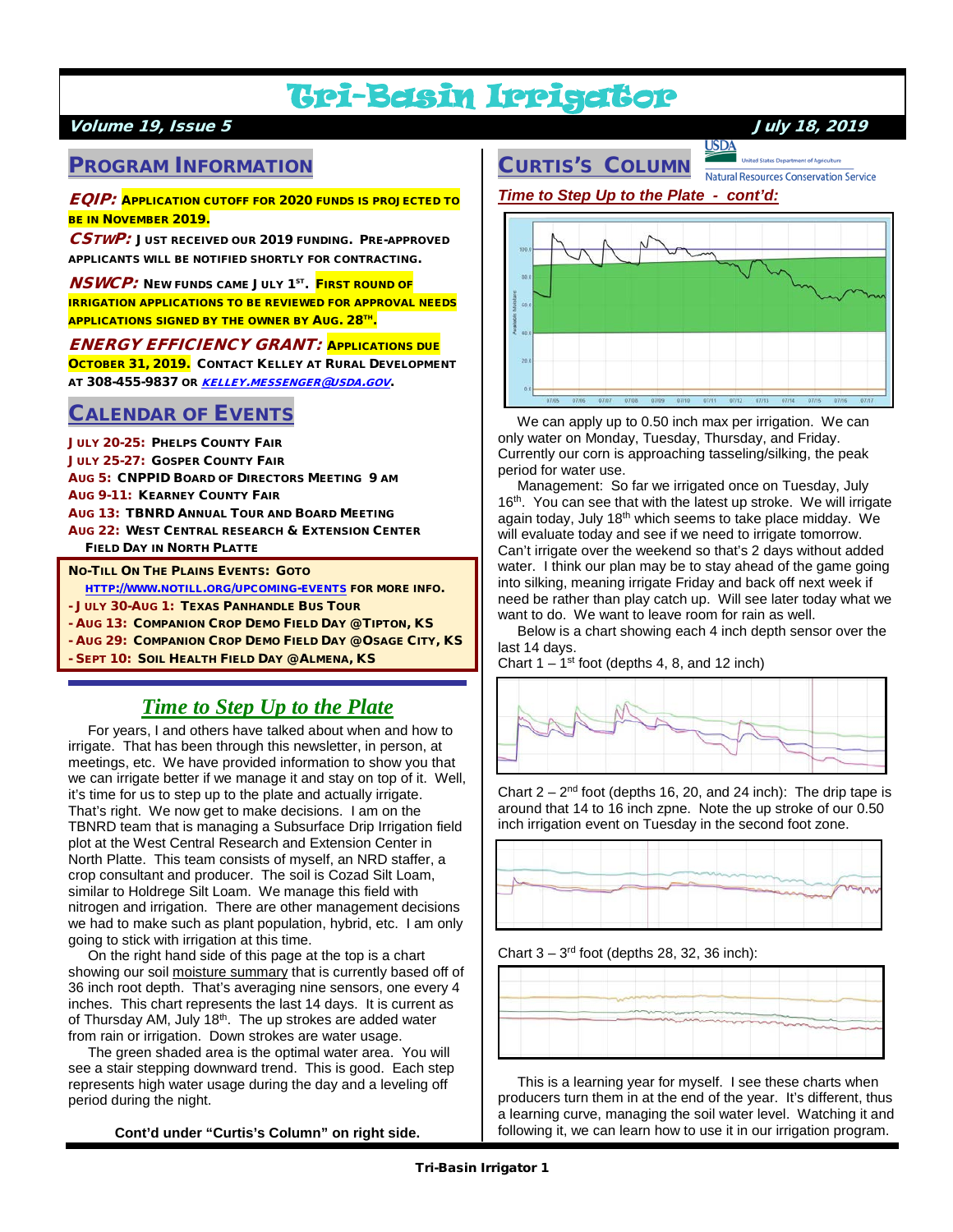## CNPPID NOTES



#### *Weather and Water:*

The 2019 irrigation season is my 19<sup>th</sup> at the District; I have not yet seen two summers with similar crop growing conditions. This week, it is a relief to see the rain subside and the miserably hot and humid mid-July days arrive. The 2019 weather has called upon the "Nebraska Strong" in all of us and once again, all have measured up. I suspect most people have little knowledge or respect for the producers' ability to cope with changing weather each season to get their products to market.

 Central's Irrigation Service Specialists, Engineers and the Gothenburg Control Center Staff should be commended for getting our 580 miles of canal water back to normal operating levels in less than a day during and after the recent widespread, heavy rain event; they even made space for pumping water in off flooded fields. All of them moved at lightning speed to make it happen. Please let them know the effort was appreciated; so much of their hard work is invisible to the general public.

 The Department of Environmental Quality (DEQ) samples recreational use water weekly for Microcystin and E. coli at many Nebraska lakes and reservoirs. Several DEQ field offices are staffed and can answer water quality questions/concerns regarding water recreation activities with the recent flooding. Our own Lake McConaughy and Johnson Lake are sampled weekly as are other lakes frequented by families in this area including; Harlan County Reservoir, Harry Strunk Lake, Hugh Butler Lake, Swanson Reservoir, Merritt Reservoir, Sherman Reservoir, Lake Maloney, the Calamus Reservoir and others. You will find the weekly sampling results for each water body for the current year at the DEQ website on the Beach Watch page; go to *<https://deq-iis.ne.gov/zs/bw/>*.

## TRI-BASIN NRD NEWS



#### *Remember to take water samples for Nitrogen Management Reports:*

 If you have fields in Phase 2 or Phase 3 of our Groundwater Quality Management Area (see map), you are required to sample your own irrigation water and test it for nitrates each year. With above average rains in some portions of the district causing a delayed start to the irrigation season, it's important to remember to collect the water samples once you start irrigating. If possible, you should take samples after the well has been running for a while, to get more accurate results.

 The results from the samples you take this irrigation season will be used in nitrogen planning for next year's crop and reported on your 2020 Nitrogen Management Reports. Sample bottles are available at Tri-Basin NRD and the NRCS offices.



# **NEBRASKA EXTENSION EXTRAS MEXTENSION**

#### *Fertigating Pollinating Corn:*

 Wet field conditions may have delayed fertigation nitrogen applications this summer. So, now that most corn fields are beginning to tassel, will fertigation application negatively impact pollination?

 Dr. Tom Hoegemeyer, Nebraska Extension Corn Breeder, adjunct professor, says that fertigation nitrogen applications during pollination can lower pollen survival. Therefore, he recommends *not* fertigating through pivots on pollinating corn in the early morning (6 a.m. to noon). Further, viable corn pollination mostly occurs between 8:30 a.m. and noon when the temperatures are below 90°F to 95°F. During hot days, pollen is killed by heat and is seldom viable past 2:00 p.m.

 Therefore, run pivots and applying nitrogen during the cooler morning hours is less likely to disrupt pollination. Fertilizer plant burn effects are further reduced by applying at least 0.25 inch of water with 30 lbs. of nitrogen per acre and at least 0.50 inch of water when applying 50-60 lbs. N.

 Silks tend to be viable for three or four days even with higher temperatures (> 90°F), so if a plant isn't pollinated one day, generally the next day will work just fine. As a general rule, brown silks are a good visual sign for corn growers. Why?

 Each corn silk provides a conduit to move shed pollen to one individual kernel. As individual corn kernels are successfully pollinated, each silk will detach from the kernel and brown on ear tips. Thus, when corn silks are still green long after tassel pollen, may indicate ear pollination problems; later resulting in blank kernel ear development.

 Although there are risks associated with applying nitrogen on pollen during corn pollination; completely delaying nitrogen application until after the pollination period is not recommended either. Corn nitrogen needs during pre-tassel and again at kernel growth (1 to 3 weeks post pollination) are high. Dr. Hoegemeyer adds that corn plants deficient in nitrogen about seven to ten days post pollination (before brown silk) may have kernel abortion and potentially have serious yield losses.

#### *Managing Soybean Insects:*

 Bob Wright, Nebraska Extension Entomologist, says that our higher painted lady butterflies in late May/June were due to a wet season in Mexico allowing greater vegetative growth and survival for northern migration. Then, the cooler conditions may have caused more to stay here instead of moving north. Also, high numbers of thistle caterpillars (larvae of painted lady butterflies) offspring are still laying eggs. A painted lady female can lay up to 500 pale green eggs on plants individually instead of in egg masses. The larvae hatch in around a week; and can feed from 2-6 weeks depending on weather conditions. Other defoliators including various worms, grasshoppers, Japanese beetles when present. Thresholds for damage for all soybean defoliators is 20% defoliation of plants during the reproductive stages. If you're unsure what 20% defoliation in soybean looks like, check out the graphic in CropWatch at:

*<https://go.unl.edu/v0ts>*. Our 2019 Nebraska Guide for Weed, Disease, Insect Management MF-150 (pgs. 308-314) regarding products that may work best.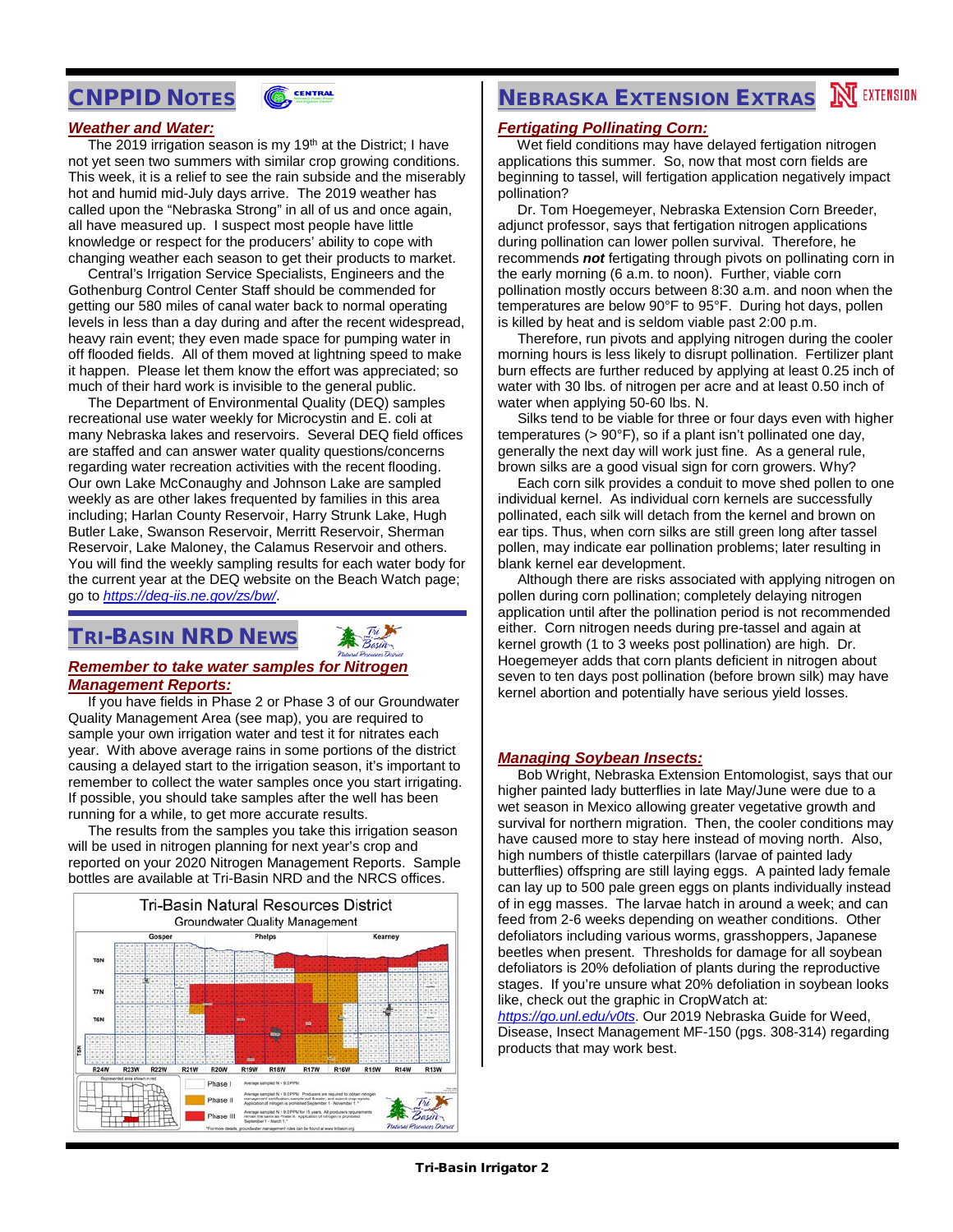# NAWMN CROP ET INFORMATION

Additional Information and other ET resources can be found at websites listed under "ET Information Sites" below.

# Inches of Crop Water Use (ET)  $=$ **Evaporation x Kc**

|                | July 1 - July 7    |      | <b>July 8 - July 14</b> |      |
|----------------|--------------------|------|-------------------------|------|
| <b>Site</b>    | <b>Evaporation</b> | Rain | <b>Evaporation</b>      | Rain |
| 1              | 1.60               | 1.10 | 1.70                    | 5.15 |
| $\overline{2}$ | 1.60               | 1.17 | 1.80                    | 5.54 |
| 3              | 1.50               | 6.90 | 1.70                    | 3.68 |
| 4              | 1.50               | 2.70 | 1.70                    | 4.04 |
| 5              | 1.50               | 2.45 | 1.40                    | 8.35 |
| 6              | 1.30               | 1.70 | 1.30                    | 9.00 |
| 7              | 1.50               | 3.12 | 1.60                    | 6.10 |
| 8              | 1.50               | 1.00 | 1.50                    | 1.45 |
| 9              | 1.40               | 3.13 | 1.70                    | 8.50 |
| 10             | 1.60               | 2.40 | 1.80                    | 6.00 |
| 11             | 1.10               | 2.90 | 1.00                    | 3.69 |
| 12             | 1.60               | 2.20 | 1.70                    | 2.60 |
| 13             | 1.30               | 1.37 | 1.50                    | 2.70 |
| 14             | 1.40               | 2.46 | 1.50                    | 4.35 |
| 15             | 1.40               | 2.18 | 1.60                    | 3.70 |
| 16             | 1.10               | 2.19 | 2.00                    | 5.15 |



#### *2019 Map of NAWMN Sites across the Tri-Basin NRD.*

| <b>Crop Coefficients (Kc)</b> |      |                           |      |  |
|-------------------------------|------|---------------------------|------|--|
| Corn                          |      | <b>Soybeans</b>           |      |  |
| <b>Stage</b>                  | Кc   | <b>Stage</b>              | Кc   |  |
| 2 leaf                        | 0.10 | <b>Cotyledon (VC)</b>     | 0.10 |  |
| 4 leaf                        | 0.18 | 1st Node (V1)             | 0.20 |  |
| 6 leaf                        | 0.35 | 2nd Node (V2)             | 0.40 |  |
| 8 leaf                        | 0.51 | 3rd Node (V3)             | 0.60 |  |
| 10 leaf                       | 0.69 | Beg. Bloom (R1)           | 0.90 |  |
| 12 leaf                       | 0.88 | <b>Full Bloom (R2)</b>    | 1.00 |  |
| 14 leaf                       | 1.01 | Beg. Pod (R3)             | 1.10 |  |
| 16 leaf                       | 1.10 | <b>Full Pod (R4)</b>      | 1.10 |  |
| Silk - Beg. Dent              | 1.10 | Beg. Seed (R5)            | 1.10 |  |
| 1/4 Milk Line                 | 1.04 | <b>Full Seed (R6)</b>     | 1.10 |  |
| <b>Full Dent (½ Milk)</b>     | 0.98 | <b>Yellow Leaf (R6.5)</b> | 1.00 |  |
| 3/4 Milk Line                 | 0.79 | Beg. Mat. (R7)            | 0.90 |  |
| <b>Black Layer</b>            | 0.60 | Full Mat. (R8)            | 0.20 |  |
| <b>Full Maturity</b>          | 0.10 | <b>Mature</b>             | 0.10 |  |

### CROP STAGE INFORMATION

**Corn (V10-10 Leaf to R1-Silking stage):** Silking is the peak water use period for corn. Moisture stress at this time causes poor pollination and seed set. The result will usually be a nubbin.

#### Avg. daily water use from July 8 – July 14 was 0.15"-0.28".

**Soybeans (R1-Beginning Bloom to R2-Full Bloom stage):** Environmental stress from R3 through R6 (Full Seed) will reduce yield more than any other time. R4 (Full Pod) is the most crucial period.

Avg. daily water use from July 8 – July 14 was 0.17"-0.26".

*July 8-July 14 (16 of 16 NAWMN sites reporting): Average weekly rainfall was 4.88 (range 1.45 to 9.00). Average weekly ET for corn was 1.53 and for soybeans was 1.70.*

## ET INFORMATION SITES

#### **NAWMN Sites:**

 *[https://www.cnppid.com/weatheret-data/nebraska](https://www.cnppid.com/weatheret-data/nebraska-agricultural-water-management-network/)[agricultural-water-management-network/](https://www.cnppid.com/weatheret-data/nebraska-agricultural-water-management-network/) <https://nawmn.unl.edu/ETdata/DataMap>* **CropWatch:** *<https://cropwatch.unl.edu/gdd-etdata>* **CNPPID:** *<https://www.cnppid.com/weatheret-data/>* **Water Use Hotline:** 1-800-993-2507

| <b>Corn Stage</b> |                      | <b>DESCRIPTION</b>                                                                                                                                                                       |  |
|-------------------|----------------------|------------------------------------------------------------------------------------------------------------------------------------------------------------------------------------------|--|
| R <sub>1</sub>    | Silking              | Begins when any silks are visible outside the husks.                                                                                                                                     |  |
| R <sub>2</sub>    | <b>Blister</b>       | The kernels are white on the outside and resemble a blister in shape. The cob should be close to, if not,<br>at full size by R2. The silks are beginning to dry out and darken in color. |  |
| R <sub>3</sub>    | <b>Milk</b>          | The kernels display a yellow color on the outside. Inner fluid is milky white. Silks are brown and dry or<br>becoming dry.                                                               |  |
|                   |                      |                                                                                                                                                                                          |  |
|                   | <b>Soybean Stage</b> | <b>DESCRIPTION</b>                                                                                                                                                                       |  |
| R <sub>2</sub>    | Full Bloom           | At least one open flower is present at any one of the two uppermost main stem nodes that have fully<br>developed leaves.                                                                 |  |